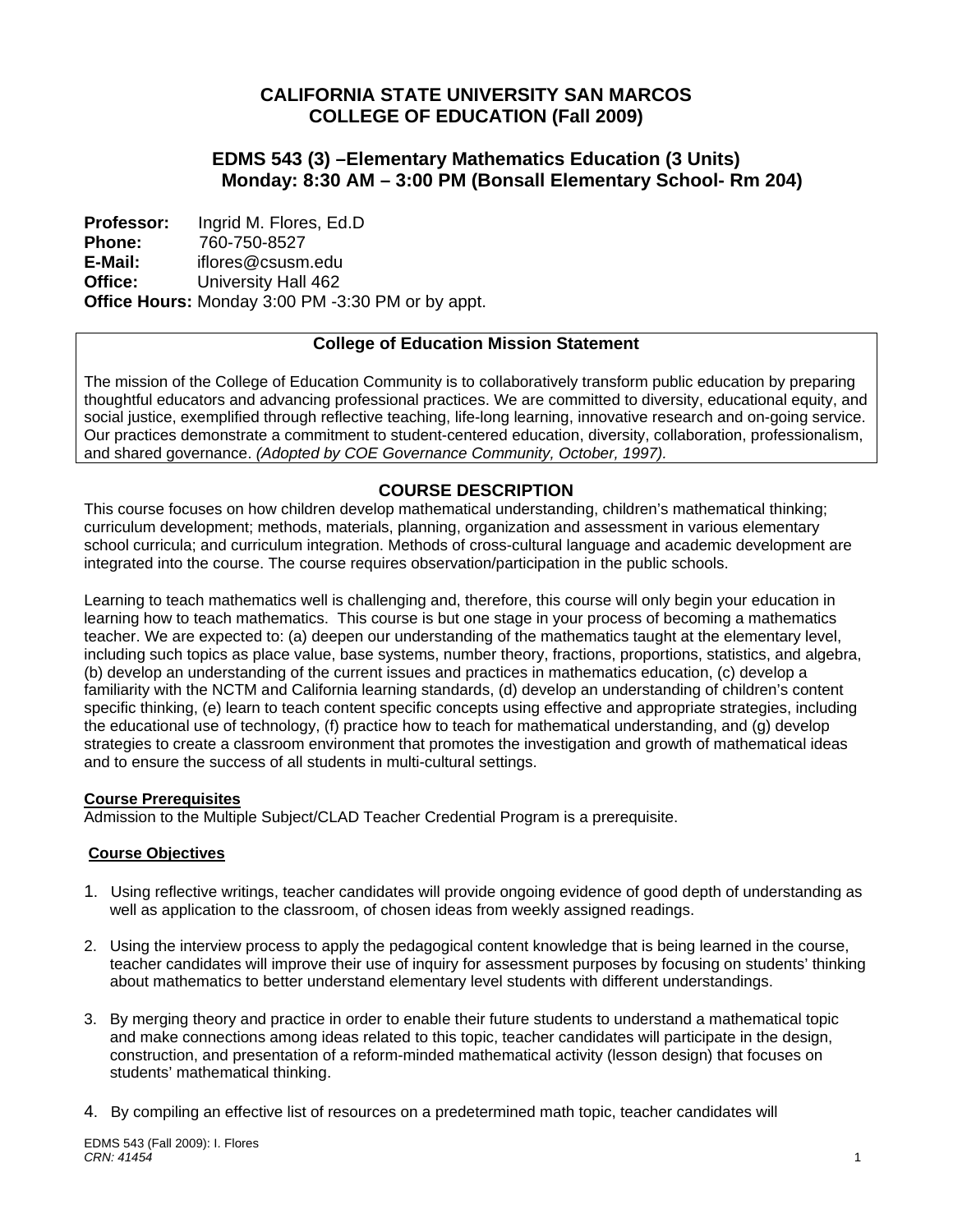demonstrate evidence that they are able to provide students with access to a balanced and comprehensive mathematics curriculum that promotes and enhances student learning and understanding, and provides conceptual understanding of the logic and structure of mathematics, problem-solving skills, and computational and procedural skills.

 5. Teacher candidates will engage in coursework that leads to preparation for engaging in Teaching Performance Assessment (TPA) tasks.

## **Unique Course Requirements**

Students will be required to have access to children in a grade K-6 for the purpose of conducting a series of math interviews to learn about how children think and problem solve.

### **Required Texts**

- Van de Walle, J. A., Karp, K. M., & Bay-Williams, J. M. (2010). *Elementary and middle school mathematics: Teaching developmentally* (7th ed). Boston: Allyn & Bacon, Inc. ISBN: 978-0-205-57352-3 The text has a companion Web site:
- • California Department of Education (2006). *Mathematics framework for California public schools, kindergarten through grade twelve* (2006 Revised Ed.). Sacramento, CA: Author. This document can be found on the WWW at: http://www.cde.ca.gov/ci/ma/cf/documents/mathfrwkcomplete.pdf. The Web site contains a downloadable PDF file. There are also copies in the library for checkout**.**
- • Turnbull, A., Turnbull, R., & Wehmeyer, M. (2010). *Exceptional lives: Special education in today's schools.* (6<sup>th</sup> ed). Upper Saddle River, NJ: Pearson/Merrill. ISBN: 978-0-13-502696-0

### **You are required to access the following Web sites and materials for this course.**

- National Council of Teachers of Mathematics (2000). *Principles and standards for school mathematics*. Reston, VA: Author. This document can be found at: http://standards.nctm.org/document/index.htm
- **Star Test Blueprints for Standards Items (grades 2-7)** http://www.cde.ca.gov/ta/tg/sr/documents/math1105.doc

### **INFUSED COMPETENCIES**

### **Special Education**

Consistent with the intent to offer a seamless teaching credential in the College of Education, this course will demonstrate the collaborative infusion of special education competencies that reflect inclusive educational practices.

### **Authorization to Teach English Learners**

 through the infusion of content and experiences within the credential program, as well as additional coursework. The CSUSM credential program has been specifically designed to prepare teachers for the diversity of languages often encountered in California public school classrooms. The authorization to teach English learners is met Students successfully completing this program receive a credential with authorization to teach English learners. *(Approved by CCTC in SB 2042 Program Standards, August 02)* 

### **Technology**

This course infuses technology competencies to prepare candidates to use technologies, emphasizing their use in both teaching practice and student learning. Students are expected to demonstrate competency in the use of various forms of technology (i.e., word processing, electronic mail, WebCT 6, use of the Internet, and/or multimedia presentations). Specific requirements for course assignments with regard to technology are at the discretion of the instructor. Please keep a digital copy of all assignments.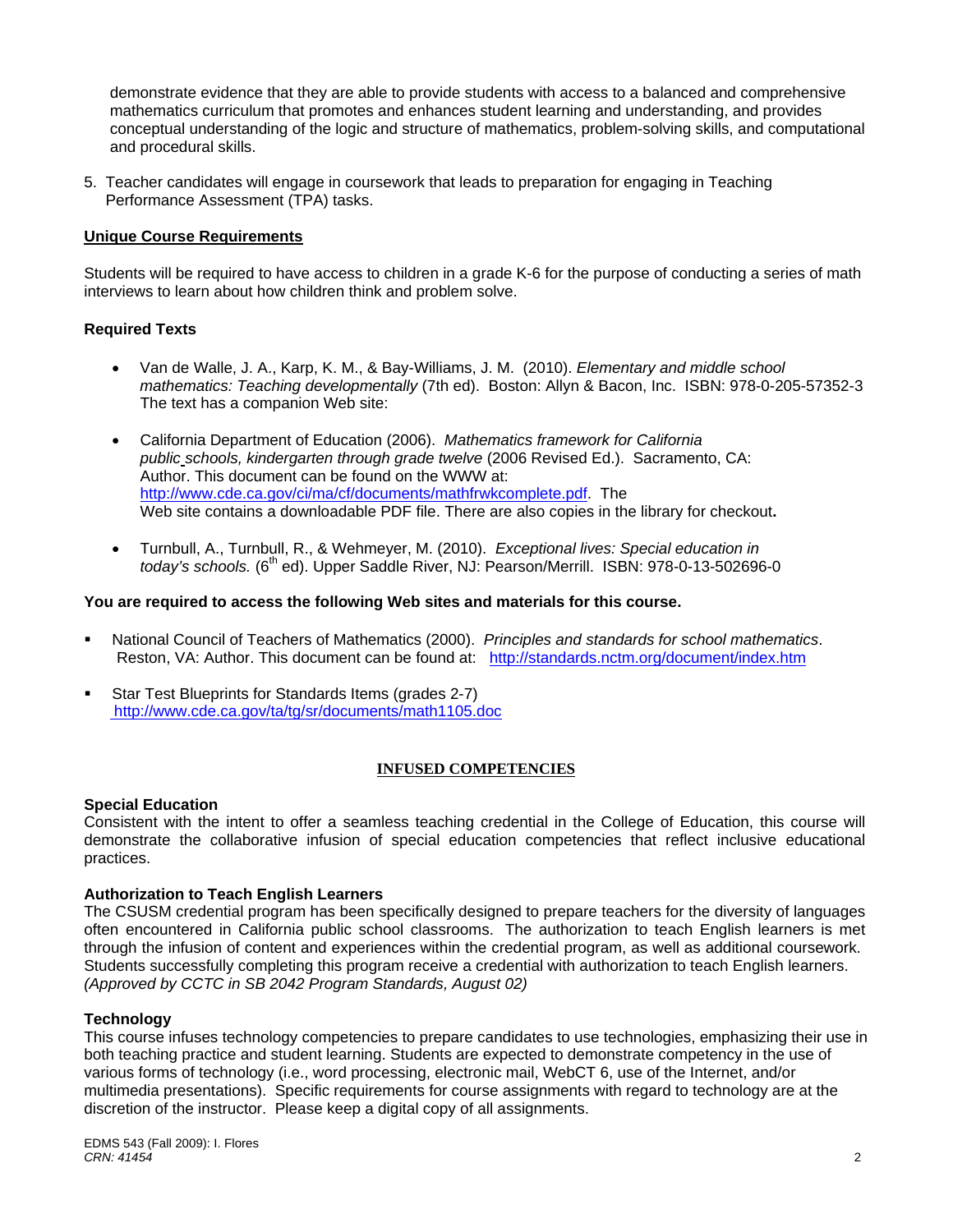### You must use your WebCT email account for this class. The best way to contact me is by WebCT e-mail.

# **COURSE POLICIES**

# **College of Education Attendance Policy**

 possible. *(Adopted by the COE Governance Community, December, 1997).* Due to the dynamic and interactive nature of courses in the College of Education, all students are expected to attend all classes and participate actively. Absences and late arrivals/early departures will affect the final grade. At a minimum, students must attend more than 80% of class time, or s/he may not receive a passing grade for the course at the discretion of the instructor. Individual instructors may adopt more stringent attendance requirements. Should the student have extenuating circumstances, s/he should contact the instructor as soon as

For this class, if you miss one class session or are late (or leave early) more than two sessions, you cannot receive a grade of "A" and your highest possible grade is a "B". If you miss two class sessions, your highest possible grade is a "C+". **Attendance will be taken at each class session.** 

If possible, please discuss with the instructor any extenuating circumstances that will cause you to miss class prior to your absence. Absence is no excuse for not turning in assignments, as they may be sent electronically (e-mail) to the instructor if an absence arises or is anticipated. Please ensure that e-mailed assignments are sent by the start of the class session that the assignment is due. **NOTE: With few exceptions, late assignments will not be accepted.** 

## **All University Writing Requirement**

In keeping with the All-University Writing Requirement, all 3-unit courses must have a writing component of at least 2,500 words (approximately 10 pages), which can be administered in a variety of ways. Writing requirements for this course will be met as described in the assignments.

# **Computer Use During Class Sessions**

You are welcome to use a laptop computer in class when working on class assignments, for example. However, you will need to save checking email or other personal computer use for time outside of class. Most students find it disruptive when they are focusing on class activities or listening to presentations and can hear keyboarding in the classroom. Your kind consideration is greatly appreciated by all!

## **Person-First Language**

Use "person-first" language in all written and oral assignments and discussions (e.g., "student with autism" rather than "autistic student"). Disabilities are not persons and they do not define persons, so do not replace personnouns with disability-nouns. Further, emphasize the person, not the disability, by putting the person-noun first.

# **Students With Disabilities Requiring Reasonable Accommodations**

Students must be approved for services by providing appropriate and recent documentation to the Office of Disabled Student Services (DSS). This office is located in Craven Hall 5205, and can be contacted by phone at (760) 750-4905, or TTY (760) 750-4909. Students authorized by DSS to receive reasonable accommodations should meet with their instructor during office hours or, in order to ensure confidentiality in a more private setting.

## **CSUSM Academic Honesty Policy**

"Students will be expected to adhere to standards of academic honesty and integrity, as outlined in the Student Academic Honesty Policy. All written work and oral presentation assignments must be original work. All ideas/materials that are borrowed from other sources must have appropriate references to the original sources. Any quoted material should give credit to the source and be punctuated with quotation marks. Students are responsible for honest completion of their work including examinations. There will be no tolerance for infractions. If you believe there has been an infraction by someone in the class, please bring it to the instructor's attention. The instructor reserves the right to discipline any student for academic dishonesty in accordance with the general rules and regulations of the university. Disciplinary action may include the lowering of grades and/or the assignment of a failing grade for an exam, assignment, or the class as a whole."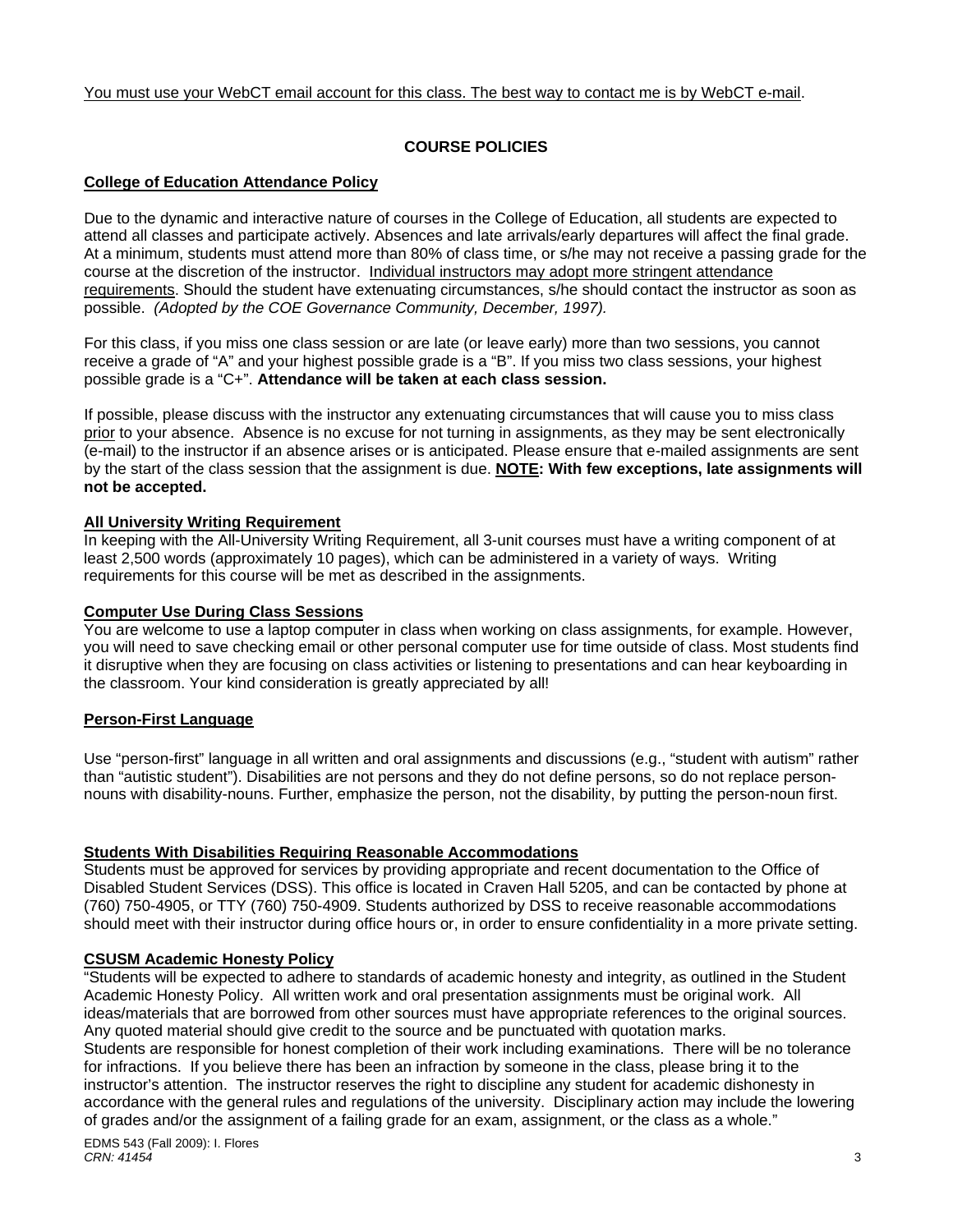Incidents of Academic Dishonesty will be reported to the Dean of Students. Sanctions at the University level may include suspension or expulsion from the University.

### **Plagiarism**

As an educator, it is expected that each student will do his/her own work, and contribute equally to group projects and processes. Plagiarism or cheating is unacceptable under any circumstances. If you are in doubt about whether your work is paraphrased or plagiarized, see the Plagiarism Prevention for Students website http://library.csusm.edu/plagiarism/index.html. If there are questions about academic honesty, please consult the University catalog.

## **STUDENT LEARNING OUTCOMES**

### **Teacher Performance Expectation (TPE) Competencies**

The course objectives, assignments, and assessments have been aligned with the CTC standards for the Multiple Subject, Credential. This course is designed to help teachers seeking a California teaching credential to develop the skills, knowledge, and attitudes necessary to assist schools and district in implementing effective programs for all students. The successful candidate will be able to merge theory and practice in order to realize a comprehensive and extensive educational program for all students.

### **California Teacher Performance Assessment (CalTPA)**

Beginning July 1, 2008 all California credential candidates must successfully complete a state-approved system of teacher performance assessment (TPA), to be embedded in the credential program of preparation. At CSUSM, this assessment system is called the CalTPA or the TPA for short.

To assist your successful completion of the TPA a series of informational seminars are offered over the course of the program. TPA related questions and logistical concerns are to be addressed during the seminars. Your attendance to TPA seminars will greatly contribute to your success on the assessment.

Additionally, COE classes use common pedagogical language, lesson plans (lesson designs), and unit plans (unit designs) in order to support and ensure your success on the TPA and more importantly in your credential program.

The CalTPA Candidate Handbook, TPA seminar schedule, and other TPA support materials can be found on the COE website provided at the website provided: http://www.csusm.edu/coe/CalTPA/StudentInfoTPA.html

## **COURSE REQUIREMENTS/ASSIGNMENTS**

Each written assignment is expected to have a clear organizational presentation and be free of grammar, punctuation and spelling errors. There will be a reduction in points for the above mentioned errors. Late assignments will not be accepted. Prepare carefully for class, be ready to discuss readings and assignments thoughtfully and actively participate in all class activities. Note the Description of Exemplary Students in this syllabus (p. 6).

| 1. | Active Participation and Collaboration (all or nothing credit given)           | 10%        |
|----|--------------------------------------------------------------------------------|------------|
| 2. | Reading Accountability: Reflection Papers and Classroom Activities             | 15%        |
| 3. | <b>Student Interviews</b>                                                      | 20%        |
|    | 4. Mathematical Lesson Design                                                  | <b>30%</b> |
| 5. | Mathematical Resources List                                                    | 15%        |
| 6. | Mathematics Learning Activity (Small Group)<br>EDMS 543 (Fall 2009): I. Flores | 10%        |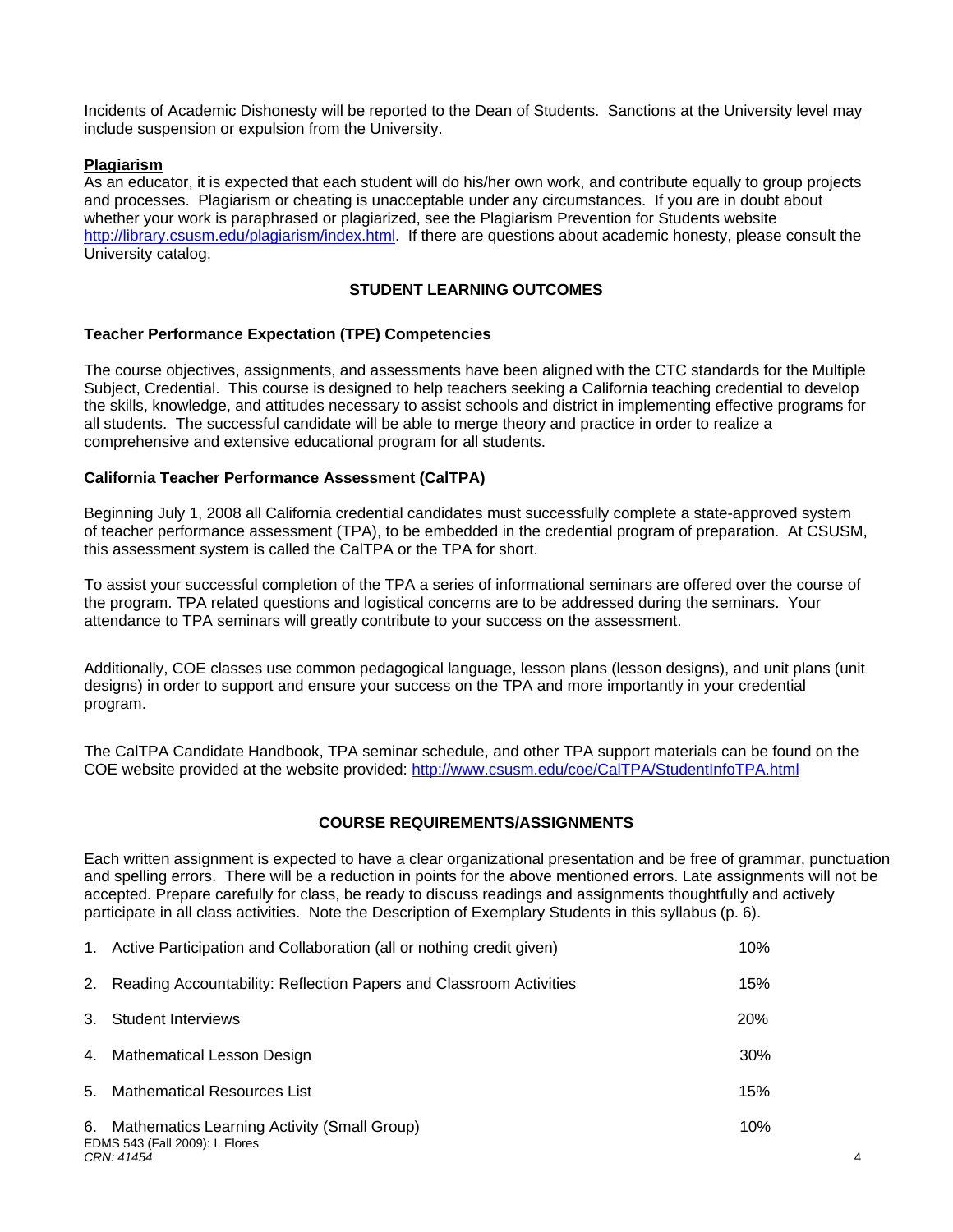# **DESCRIPTIONS OF ASSIGNMENTS**

### The relative weight for each assignment is indicated as a percentage of the total course grade.

*Detailed assignment guidelines and scoring rubrics (course packet) will be given in class. The course calendar/topics schedule is attached to this syllabus.* 

### **Active Participation and Collaboration (10%) - Individual**

Defined as actively engaging and contributing in all class discussions and activities, students will be evaluated daily. You are expected to actively participate in discussions, group work, presentations, and hands-on activities throughout the course. A positive professional disposition includes a willingness to consider and discuss new ideas objectively and to exhibit curiosity, perseverance and seriousness about improving oneself as a teacher. All students are expected to exhibit professional behavior and demeanor at all times. All or nothing credit is given for this course component.

## **Reading Accountability: Reflection Papers and Classroom Activities (15%) – Individual**

Each week students will either:

- 1) Write a "meaningful" reflection paper based on (a) the text material assigned to be read for that week OR (b) a pressing issue in mathematics education per the instructor's guidelines.
- 2) Engage in classroom activities that are designed for students to demonstrate their understanding of the text readings

Each reflection paper and classroom activity will be worth 10 points. The reflection paper should be one full page in length (use an "11" font, line spacing of 1.5, with **only** your name and class session number as a heading). Each paper should clearly articulate your thoughts **on the assigned readings** and how you might **specifically apply** what you learned from the articles as a teacher in the classroom. Please do not repeat verbatim or quote from the readings. **Other written assignments may be given that will substitute the written reflection but not the reading assignment.** These will require more than 1 page in length.

### **Student Interviews (20%) - Individual Write-ups**

You will conduct two different student interviews based on questions provided in class. Each interview is worth 10 points. For each interview, you will pose mathematical problems to any one student at a predetermined grade level. The purpose is to get you to begin thinking about students' mathematical understanding, to learn how to effectively pose questions, interpret the meaning of students' responses, and to provide you with an opportunity to interact with students. For each interview, you need to submit a report of no more than two pages. Please include the child's written work. You may work with a peer in the interviewing process, but each needs to write his/her own report.

### **Mathematical Lesson Design (30%) - Group**

The purpose of this assignment is to help you learn how to design effective mathematical activities and lessons and to provide an opportunity for you to practice teaching mathematics. Working in small groups of 2-3 members, your team will design one standards-based lesson (approximately 40 mins in length) that you will present in an elementary school class. A draft of the lesson should be submitted for review before the lesson is taught to students. More specific details will be given in class. The lesson plan template is attached to this syllabus.

### **Mathematical Resources List (15%) - Group**

You will compile a resources list related to the mathematical topic of your lesson design. The purpose is to investigate what information is available that relates to your mathematical topic**,** to compile a thorough, effective list of such resources to demonstrate evidence that you are able to provide students with access to a balanced and comprehensive mathematics curriculum. More specific details will be given in class and posted to WebCT.

## **Mathematics Learning Activity (10%)** *(small groups comprised of individual work)*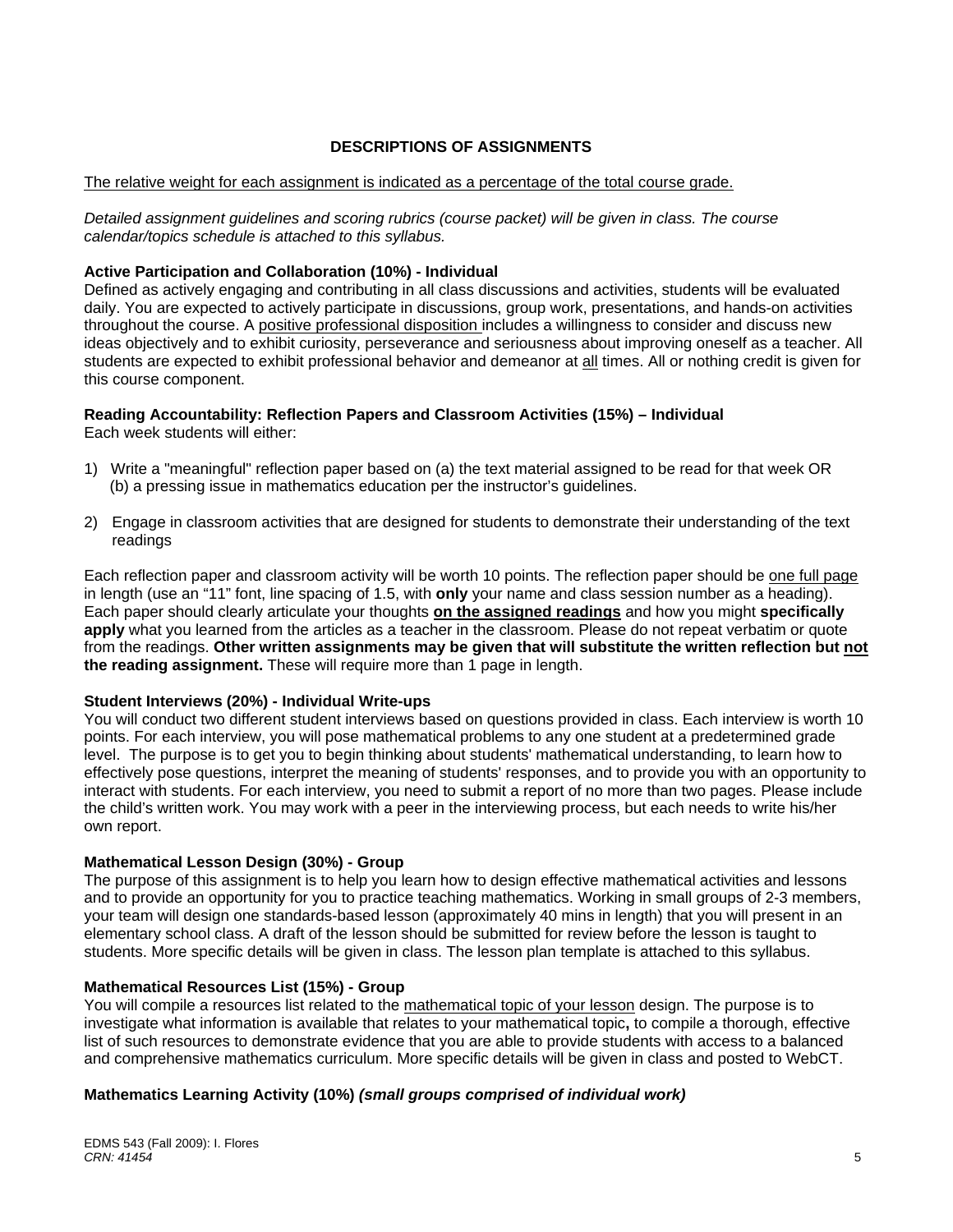The class will form groups of 5-6 members, and each group will be assigned a mathematical area in the elementary school curriculum K-5 (see course schedule). Each group member needs to design a 5-10 minute learning activity in the assigned area (each member within a topic group will choose a grade level) and then teach the activity in our EDMS 543 class. In addition, you need to write a detailed description of the learning activity and provide teaching tips for your activity. Your activity will be posted on the appropriate thread of the discussion board on WebCT, where a collection of approximately 30 learning activities will be available for your future teaching.

| <b>GRADING SCALE:</b> Grades for this course will be based on the following grading scale: |  |                                                 |  |  |
|--------------------------------------------------------------------------------------------|--|-------------------------------------------------|--|--|
| $A = 93\% - 100\%$ $A = 90\% - 92\%$                                                       |  | $B+ = 87\% - 89\%$ B = 83% - 86 % B - 80% - 82% |  |  |
|                                                                                            |  |                                                 |  |  |
| $C_+ = 77\% - 79\%$ $C = 73\% - 76\%$                                                      |  | $C - 70\% - 72\%$ D = 60% - 69% F = below 60    |  |  |

## **Exemplary "A" Students:**

- Demonstrate serious commitment to their learning, making full use of the learning opportunities available and searching out the implications of their learning for future use.
- Complete all assignments thoroughly and thoughtfully toward the goal of developing in-depth math projects.
- Make insightful connections between all assignments and their developing overall understanding of mathematical concepts; they continually question and examine concepts in a genuine spirit of inquiry.
- Students show a high level of achievement of course goals.

### **"B" Students:**

- Simply comply with the course requirements and expectations.
- Complete all assignments, usually thoroughly and thoughtfully.
- Usually connect assignments to their developing overall understanding of mathematical concepts; may be satisfied with accepting their learning as it is received without deeply examining concepts or seeking a higher level of understanding.
- Students show reasonable achievement of course goals.

### **Remember! You are required to maintain a B average (3.0 GPA) in your teacher education courses to receive a teaching credential in the State of California.**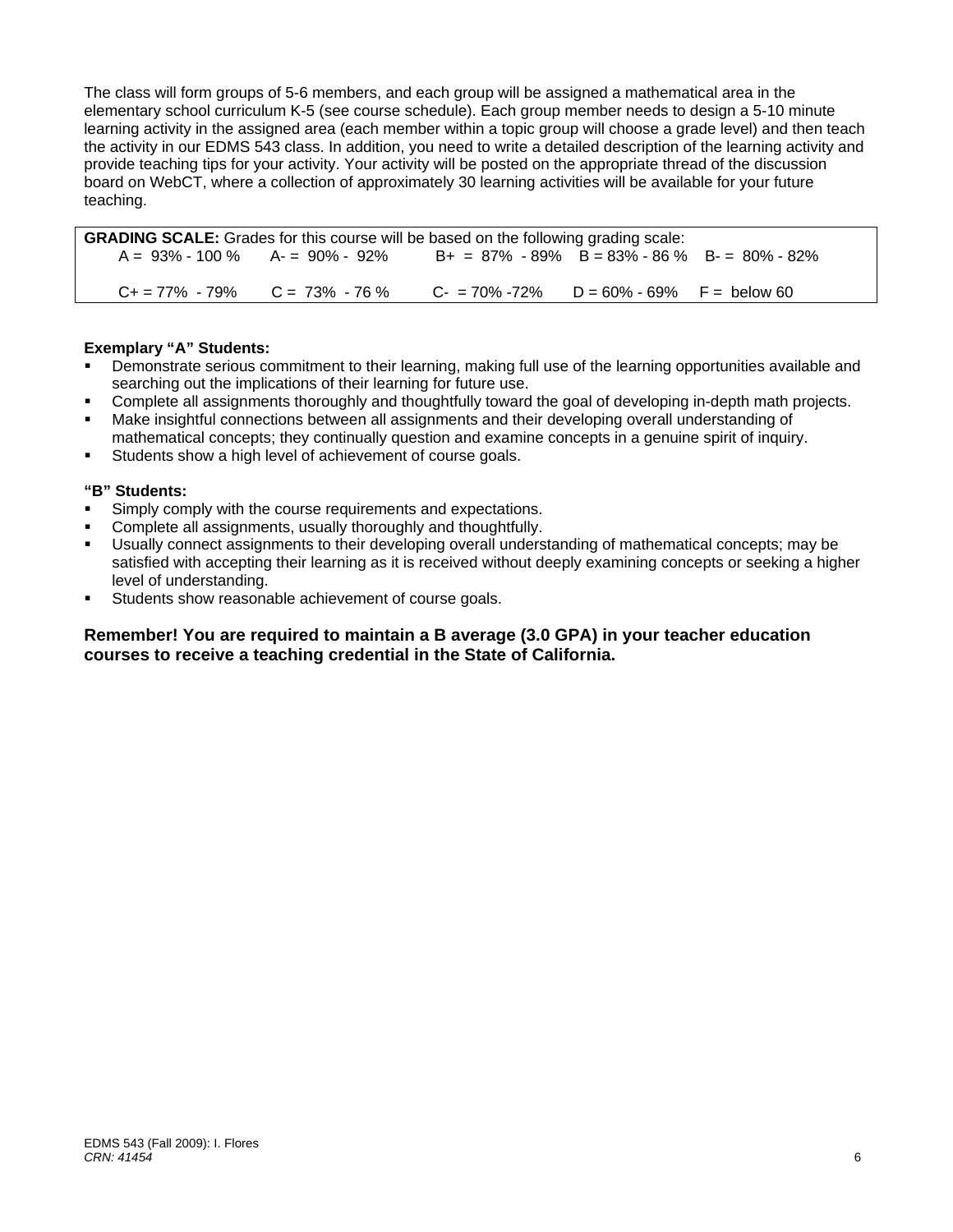| כ+כ ממותב                                                                                                                                                  |                                                                                                                                                                                                                            |                                                                                                                                                                                                                          |                                                                                                                                                                                                                                  |                                                                                                                                                                                                                                 |
|------------------------------------------------------------------------------------------------------------------------------------------------------------|----------------------------------------------------------------------------------------------------------------------------------------------------------------------------------------------------------------------------|--------------------------------------------------------------------------------------------------------------------------------------------------------------------------------------------------------------------------|----------------------------------------------------------------------------------------------------------------------------------------------------------------------------------------------------------------------------------|---------------------------------------------------------------------------------------------------------------------------------------------------------------------------------------------------------------------------------|
|                                                                                                                                                            | <b>Developing</b>                                                                                                                                                                                                          | <b>Nearly</b><br><b>Meets</b>                                                                                                                                                                                            | <b>Meets</b>                                                                                                                                                                                                                     | <b>Exceeds</b>                                                                                                                                                                                                                  |
| TPE $1, 1a$<br>Subject Specific<br>Pedagogical skills<br>for MS Teaching<br>Assignment<br>(Teaching<br>Mathematics in a<br>Multiple Subject<br>Assignment) | Candidates' lesson<br>design and presentation<br>demonstrates little to<br>no understanding of<br>how to teach the state<br>adopted academic<br>content standard in<br>mathematics                                         | Candidates' lesson<br>design and<br>presentation<br>demonstrates some<br>understanding of<br>how to teach the<br>state adopted<br>academic content<br>standard in<br>mathematics                                         | Candidates' lesson<br>design and<br>presentation<br>demonstrates<br>considerable<br>understanding of<br>how to teach the<br>state adopted<br>academic content<br>standard in<br>mathematics                                      | Candidates' lesson<br>design and<br>presentation<br>demonstrates<br>exceptional<br>understanding of<br>how to teach the<br>state adopted<br>academic content<br>standard in<br>mathematics                                      |
| TPE <sub>2</sub><br>Monitoring<br><b>Student Learning</b><br>During Instruction                                                                            | Candidates' lesson<br>plan and presentation<br>demonstrates little to<br>no understanding of<br>how to monitor student<br>learning and how to<br>effectively make use of<br>this information when<br>teaching.             | Candidates' lesson<br>plan and<br>presentation<br>demonstrates some<br>understanding of<br>how to monitor<br>student learning<br>and how to<br>effectively make<br>use of this<br>information when<br>teaching.          | Candidates' lesson<br>plan and<br>presentation<br>demonstrates<br>considerable<br>understanding of<br>how to monitor<br>student learning and<br>how to effectively<br>make use of this<br>information when<br>teaching.          | Candidates' lesson<br>plan and<br>presentation<br>demonstrates<br>exceptional<br>understanding of<br>how to monitor<br>student learning and<br>how to effectively<br>make use of this<br>information when<br>teaching.          |
| TPE <sub>4</sub><br><b>Making Content</b><br>Accessible                                                                                                    | Candidates' lesson<br>design and presentation<br>will demonstrate little<br>to no understanding in<br>the use of pedagogical<br>strategies that will<br>provide all students<br>access to the<br>mathematics<br>curriculum | Candidates' lesson<br>design and<br>presentation will<br>demonstrate some<br>understanding in<br>the use of<br>pedagogical<br>strategies that will<br>provide all students<br>access to the<br>mathematics<br>curriculum | Candidates' lesson<br>design and<br>presentation will<br>demonstrate<br>considerable<br>understanding in the<br>use of pedagogical<br>strategies that will<br>provide all students<br>access to the<br>mathematics<br>curriculum | Candidates' lesson<br>design and<br>presentation will<br>demonstrate<br>exceptional<br>understanding in the<br>use of pedagogical<br>strategies that will<br>provide all students<br>access to the<br>mathematics<br>curriculum |
| TPE 6a, 6b<br>Developmentally<br>Appropriate<br>Teaching<br>Practices – Grades<br>K-3 & 4-8                                                                | Candidates' lesson<br>design and presentation<br>will demonstrate little<br>to no understanding in<br>the use of<br>developmentally<br>appropriate teaching<br>practices.                                                  | Candidates' lesson<br>design and<br>presentation will<br>demonstrate some<br>understanding in<br>the use of<br>developmentally<br>appropriate<br>teaching practices.                                                     | Candidates' lesson<br>design and<br>presentation will<br>demonstrate<br>considerable<br>understanding in the<br>use of<br>developmentally<br>appropriate teaching<br>practices.                                                  | Candidates' lesson<br>design and<br>presentation will<br>demonstrate<br>exceptional<br>understanding in the<br>use of<br>developmentally<br>appropriate teaching<br>practices.                                                  |
| <b>Lesson Plan</b>                                                                                                                                         | Candidates' lesson<br>plan demonstrates little<br>to no understanding of<br>COE lesson plan<br>format                                                                                                                      | Candidates' lesson<br>plan demonstrates<br>some<br>understanding of<br>COE lesson plan<br>format                                                                                                                         | Candidates' lesson<br>plan demonstrates<br>considerable<br>understanding of<br>COE lesson plan<br>format                                                                                                                         | Candidates' lesson<br>plan demonstrates<br>exceptional<br>understanding of<br>COE lesson plan<br>format                                                                                                                         |

# **Lesson Design and Presentation Assignment**  EDMS 543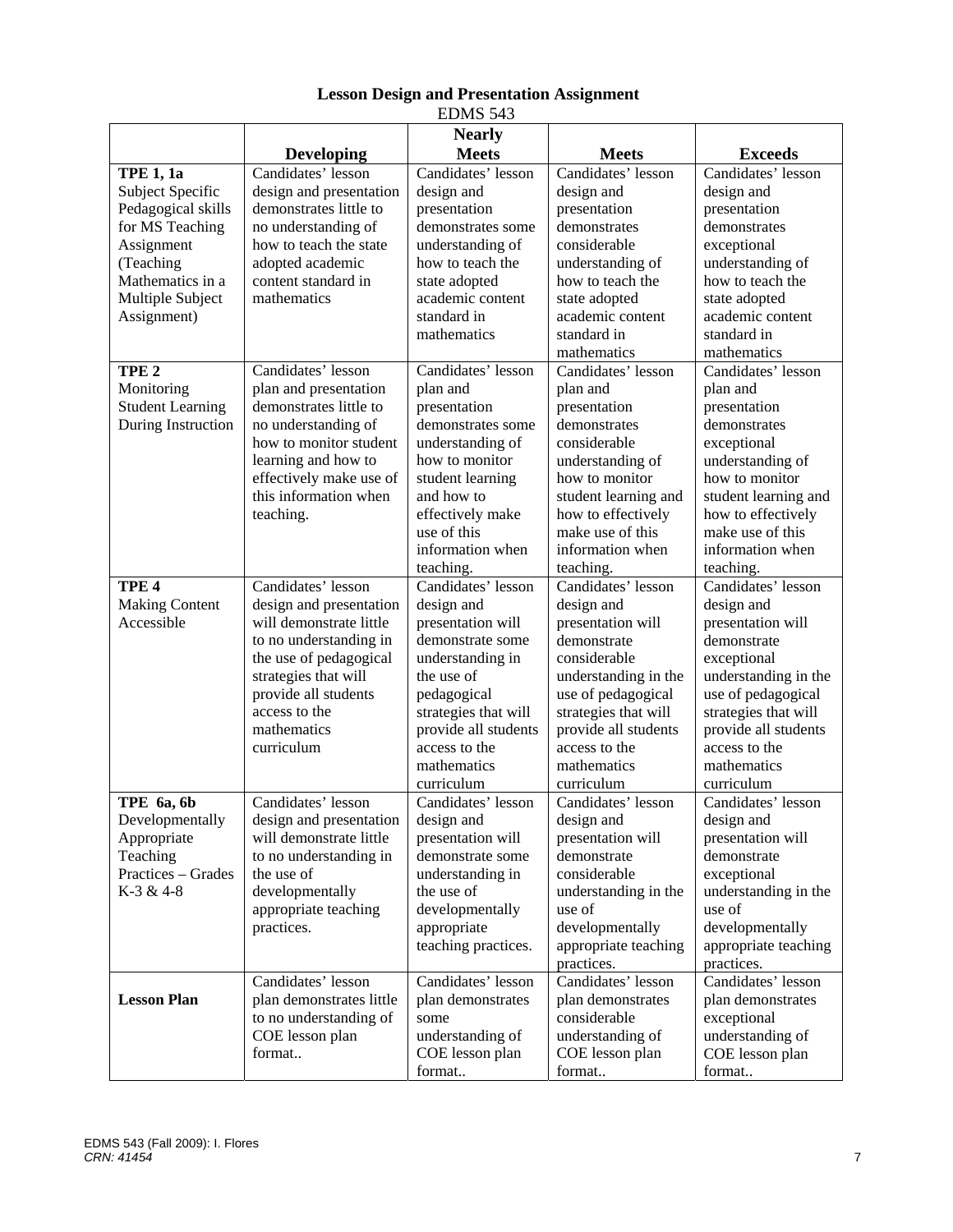Secondary TPE's for this Assignment

- $\triangleright$  TPE 2 Monitoring Student Learning During Instruction
- $\triangleright$  TPE 5 Student Engagement
- $\triangleright$  TPE 9 Instructional Planning
- $\triangleright$  TPE 10 Instructional Time
- $\triangleright$  TPE 11 Social Environment

### **Mathematics Lesson Resources Assignment**  EDMS 543

|                       | 10                   | 15                  | 20                | 25                |
|-----------------------|----------------------|---------------------|-------------------|-------------------|
|                       | <b>Developing</b>    | <b>Nearly Meets</b> | <b>Meets</b>      | <b>Exceeds</b>    |
| TPE <sub>4</sub>      | Candidates'          | Candidates'         | Candidates'       | Candidates'       |
| <b>Making Content</b> | resources and        | resources and       | resources and     | resources and     |
| Accessible            | descriptions will    | descriptions will   | descriptions will | descriptions will |
|                       | demonstrate little   | demonstrate some    | demonstrate       | demonstrate       |
|                       | to no understanding  | understanding of    | considerable      | exceptional       |
|                       | of how               | how instructional   | understanding of  | understanding of  |
|                       | instructional        | resources can help  | how instructional | how instructional |
|                       | resources can help   | provide all         | resources can     | resources can     |
|                       | provide all students | students with       | help provide all  | help provide all  |
|                       | with access to a     | access to a         | students with     | students with     |
|                       | balanced and         | balanced and        | access to a       | access to a       |
|                       | comprehensive        | comprehensive       | balanced and      | balanced and      |
|                       | curriculum.          | curriculum.         | comprehensive     | comprehensive     |
|                       |                      |                     | curriculum.       | curriculum.       |

Secondary TPE's for this Assignment

- $\triangleright$  TPE 1a Subject-Specific Pedagogical Skills for MS Teaching Assignments (Teaching Mathematics in a MS Assignment)
- $\triangleright$  TPE 5 Student Engagement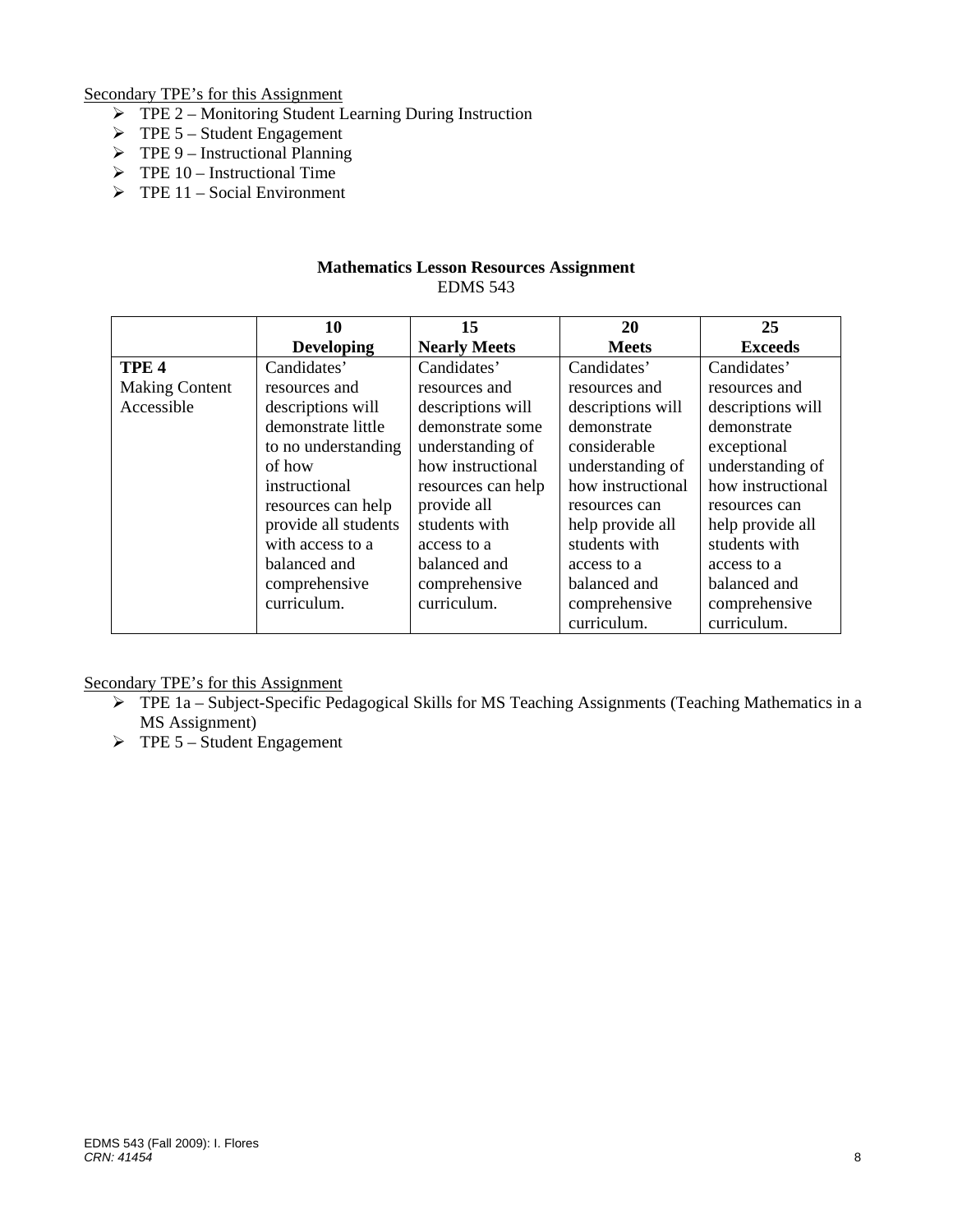|                         | 1 pts                  | 4 pts                 | 7 pts                 | 10 pts                |  |
|-------------------------|------------------------|-----------------------|-----------------------|-----------------------|--|
|                         | <b>Developing</b>      | <b>Nearly Meets</b>   | <b>Meets</b>          | <b>Exceeds</b>        |  |
| <b>TPE 1, 1a</b>        | Candidate's            | Candidate's           | Candidate's           | Candidate's           |  |
| Subject Specific        | assessment and         | assessment and        | assessment and        | assessment and        |  |
| Pedagogical             | recommendations        | recommendations       | recommendations       | recommendations       |  |
| skills for MS           | from the student       | from the student      | from the student      | from the student      |  |
| Teaching                | interview              | interview             | interview             | interview             |  |
| Assignment              | demonstrates little to | demonstrates some     | demonstrates          | demonstrates          |  |
| (Teaching               | no understanding of    | understanding of how  | considerable          | exceptional           |  |
| Mathematics in a        | how to teach the state | to teach the state    | understanding of how  | understanding of how  |  |
| Multiple Subject        | adopted academic       | adopted academic      | to teach the state    | to teach the state    |  |
| Assignment)             | content standard in    | content standard in   | adopted academic      | adopted academic      |  |
|                         | mathematics            | mathematics           | content standard in   | content standard in   |  |
|                         |                        |                       | mathematics           | mathematics           |  |
| TPE <sub>2</sub>        | Candidate's            | Candidate's           | Candidate's           | Candidate's           |  |
| Monitoring              | assessment and         | assessment and        | assessment and        | assessment and        |  |
| <b>Student Learning</b> | recommendations        | recommendations       | recommendations       | recommendations       |  |
| During                  | from the student       | from the student      | from the student      | from the student      |  |
| Instruction             | interview              | interview             | interview             | interview             |  |
|                         | demonstrates little to | demonstrates some     | demonstrates          | demonstrates          |  |
|                         | no understanding of    | understanding of how  | considerable          | exceptional           |  |
|                         | how to monitor         | to monitor student    | understanding of how  | understanding of how  |  |
|                         | student learning and   | learning and how to   | to monitor student    | to monitor student    |  |
|                         | how to effectively     | effectively make use  | learning and how to   | learning and how to   |  |
|                         | make use of this       | of this information   | effectively make use  | effectively make use  |  |
|                         | information when       | when teaching.        | of this information   | of this information   |  |
|                         | teaching.              |                       | when teaching.        | when teaching.        |  |
| TPE <sub>3</sub>        | Candidate              | Candidate             | Candidate             | Candidate             |  |
| Interpretation          | demonstrates little to | demonstrates some     | demonstrates          | demonstrates          |  |
| and Use of              | no understanding of    | understanding of how  | considerable          | exceptional           |  |
| <b>Assessments</b>      | how to effectively     | to effectively assess | understanding of how  | understanding of how  |  |
|                         | assess students'       | students' content     | to effectively assess | to effectively assess |  |
|                         | content knowledge      | knowledge through     | students' content     | students' content     |  |
|                         | through the use of     | the use of student    | knowledge through     | knowledge through     |  |
|                         | student interviews.    | interviews.           | the use of student    | the use of student    |  |
|                         |                        |                       | interviews.           | interviews.           |  |
|                         |                        |                       |                       |                       |  |
| TPE <sub>4</sub>        | Candidate's            | Candidate's           | Candidate's           | Candidate's           |  |
| <b>Making Content</b>   | recommendations        | recommendations       | recommendations       | recommendations       |  |
| Accessible              | from the student       | from the student      | from the student      | from the student      |  |
|                         | interview              | interview             | interview             | interview             |  |
|                         | demonstrates little to | demonstrates some     | demonstrates          | demonstrates          |  |
|                         | no understanding in    | understanding in the  | considerable          | exceptional           |  |
|                         | the use of             | use of pedagogical    | understanding in the  | understanding in the  |  |
|                         | pedagogical            | strategies that will  | use of pedagogical    | use of pedagogical    |  |
|                         | strategies that will   | provide all students  | strategies that will  | strategies that will  |  |
|                         | provide all students   | access to the         | provide all students  | provide all students  |  |
|                         | access to the          | mathematics           | access to the         | access to the         |  |
|                         | mathematics            | curriculum            | mathematics           | mathematics           |  |
|                         | curriculum             |                       | curriculum            | curriculum            |  |

Student Interviews Assignment: EDMS 543

Secondary TPE's for this Assignment

 $\triangleright$  TPE 5 – Student Engagement

 $\triangleright$  TPE 6, 6a, 6b – Developmentally Appropriate Practices in Grades K-3 & Grades 4-8.

 $\triangleright$  TPE 8 – Learning about Students and TPE 9 – Instructional Planning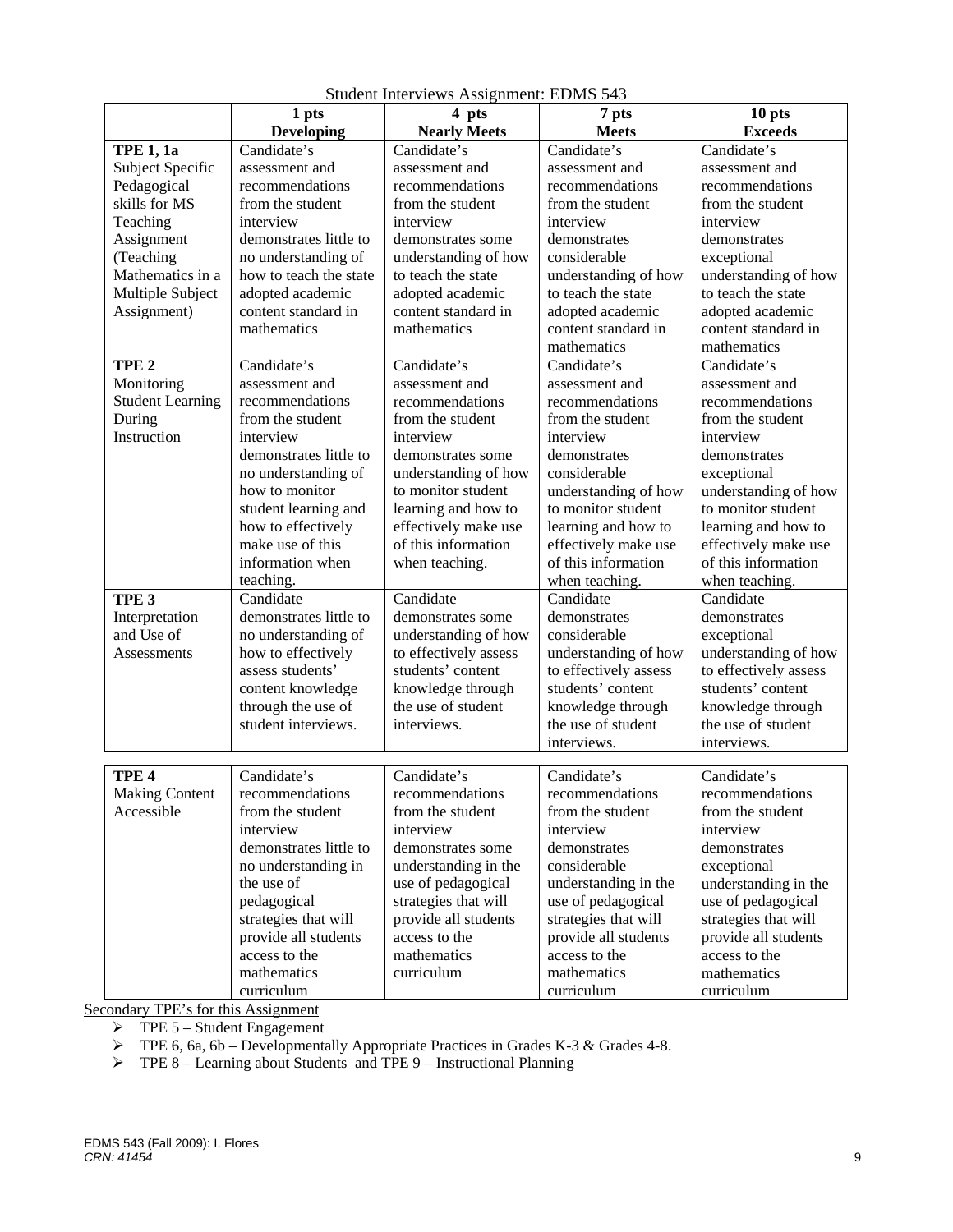### **Lesson Design Elements**

#### **Elements of the learning experience**

**Lesson Title**: What is the title of your lesson?

**Grade Level:** 

**Content Area:** *Mathematics* 

 **Subject Matter:** *Number Sense, Measurement and Geometry, Algebra and Functions, Statistics, Data Analysis and Probability, Mathematical Reasoning* 

Time period for the learning experience **Example: two 30 minute sessions Science** 

**California Mathematics Content Standards**: *State-adopted content standards* 

**Lesson objective(s) based on the content standards**: What do you want students to be able to do as a result of active engagement and learning in your lesson? Write in complete sentences. Use an action verb and explain how students will demonstrate their new knowledge and understanding.

 Example: "The student will demonstrate understanding of \_\_\_\_\_\_\_\_\_\_\_." Or, "The student will be able to \_\_\_\_\_\_\_\_\_\_\_".

**Mathematical Concept(s):** What are you trying to teach? What big idea(s) is/are the focus of your lesson? Do not say, "The students will \_\_\_\_\_\_\_\_\_." (That is an objective, not a concept.)

*Example: In the set model for fractions, the whole is understood to be a set of objects and subsets of the whole make up fractional parts.* 

**Class Description -** For the purpose of this assignment, the class description must include English Learners, Special Education students and GATE students. Individualize this section based on your own assigned classroom.

> *Type of class (self contained, subject specific), time of year, general background of students learning in relationship to new learning (challenges and prior learning)*

*English Learners: Special education: GATE student: Regular education:* 

### **Developmental needs of the students at this age**

*Learning needs and developmental, age-appropriate skills needed by your students based on grade level.* 

**Student Groupings**: *How will you group students for instruction?* 

**Materials/Resources/Technology:** *What does the teacher need? What do the students need? Materials should include lists of supplies that will be needed to present this lesson.* 

#### **Assessment Plan**

**Note:** Goals/objectives that will be assessed are based on the content standards and are tied to the Big Idea(s) (concepts) in your lesson.

 *Types of assessment: Prior knowledge (pre assessment), Formative (progress monitoring), Summative (final product)*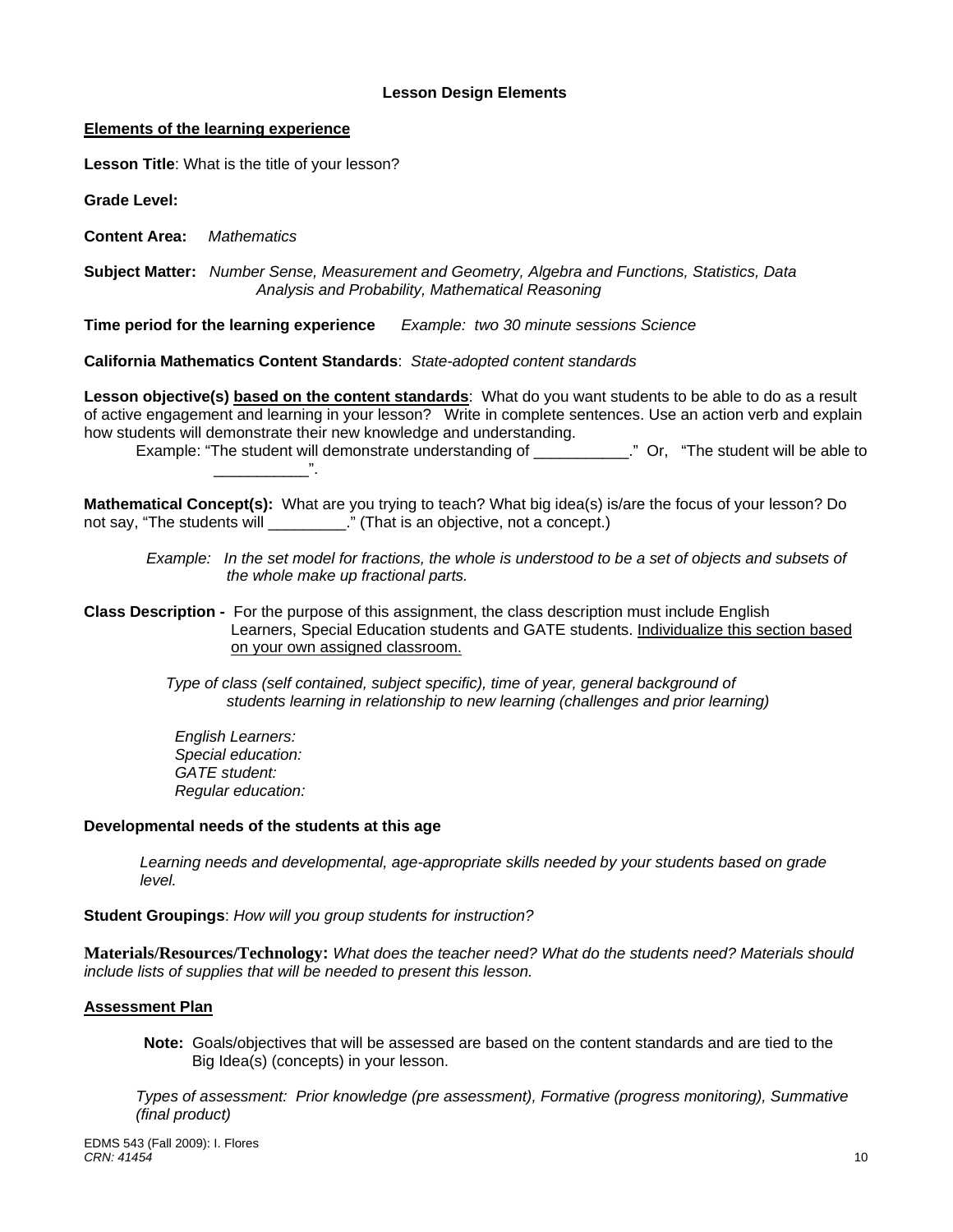*Description and Purpose of each Assessment Type listed above* 

 *Feedback strategies: How students will be informed of specific successes and challenges?*

 *Description & Purpose of Differentiated/Adapted Assessment Methods for ONE of the following students:* 

- *English Learner*
- *Learner with Special Needs* 
	- *Learning Disability* 
		- *Physical Disability*
- *GATE Student/Advanced Learners/Accelerated Learner*

*How general assessment results will be used to inform instruction:* 

### **Criteria for Assessment**

What benchmark criteria will you use to grade the assessment? How will you know if a student has successfully completed the assessment and accomplished the learning goals? What will they do to show you they have succeeded?

**NOTE:** Criteria are based on the science content standards and the learning goals/objectives in your lesson.

**Lesson Activities**: Address the subject matter lesson objectives and developmental needs of the students described.

| <b>Instructional Strategies-</b>                                                         | <b>Student Activities -</b>                            |
|------------------------------------------------------------------------------------------|--------------------------------------------------------|
| What the teacher does during the instruction.                                            | What the students do during the lesson and             |
|                                                                                          | independent practice.                                  |
| <b>Opening the Lesson/ INTO</b>                                                          |                                                        |
| Anticipatory Set - How will you motivate and focus                                       | What will the students do?                             |
| students?                                                                                |                                                        |
|                                                                                          |                                                        |
| <b>Process/Steps of Instruction/ THROUGH</b>                                             | For each of the steps of instruction (what the teacher |
|                                                                                          | does), describe what the students will do              |
|                                                                                          |                                                        |
| How will you describe and model skills/tasks?<br>1.                                      |                                                        |
| How will you explain the mathematical concept(s)?<br>2.<br>3.                            |                                                        |
| How will teach to the objective(s)?<br>How will you actively involve all students?<br>4. |                                                        |
| How will you structure opportunities for the<br>5.                                       |                                                        |
| students to practice in class with support?                                              |                                                        |
| How will you check for students' understanding?<br>6.                                    |                                                        |
| How will you structure opportunities for the<br>7 <sub>1</sub>                           |                                                        |
| students to practice independently?                                                      |                                                        |
| How will you ensure that the independent practice<br>8.                                  |                                                        |
| is at the appropriate level of difficulty for the                                        |                                                        |
| various students?                                                                        |                                                        |
| 9. Closure: How will you have students summarize                                         |                                                        |
| their learning?                                                                          |                                                        |
| 10. How will you assess that students have met the                                       |                                                        |
| learning objectives?                                                                     |                                                        |
| 11. What will your interventions consist of if the                                       |                                                        |
| learning objectives are not being met?                                                   |                                                        |
|                                                                                          |                                                        |
| After the Lesson /BEYOND                                                                 |                                                        |
|                                                                                          |                                                        |
| Transfer: How will you structure opportunities for                                       | What will the students do?                             |
| students to continue practice and transfer learning after                                |                                                        |
| the lesson?                                                                              |                                                        |
|                                                                                          |                                                        |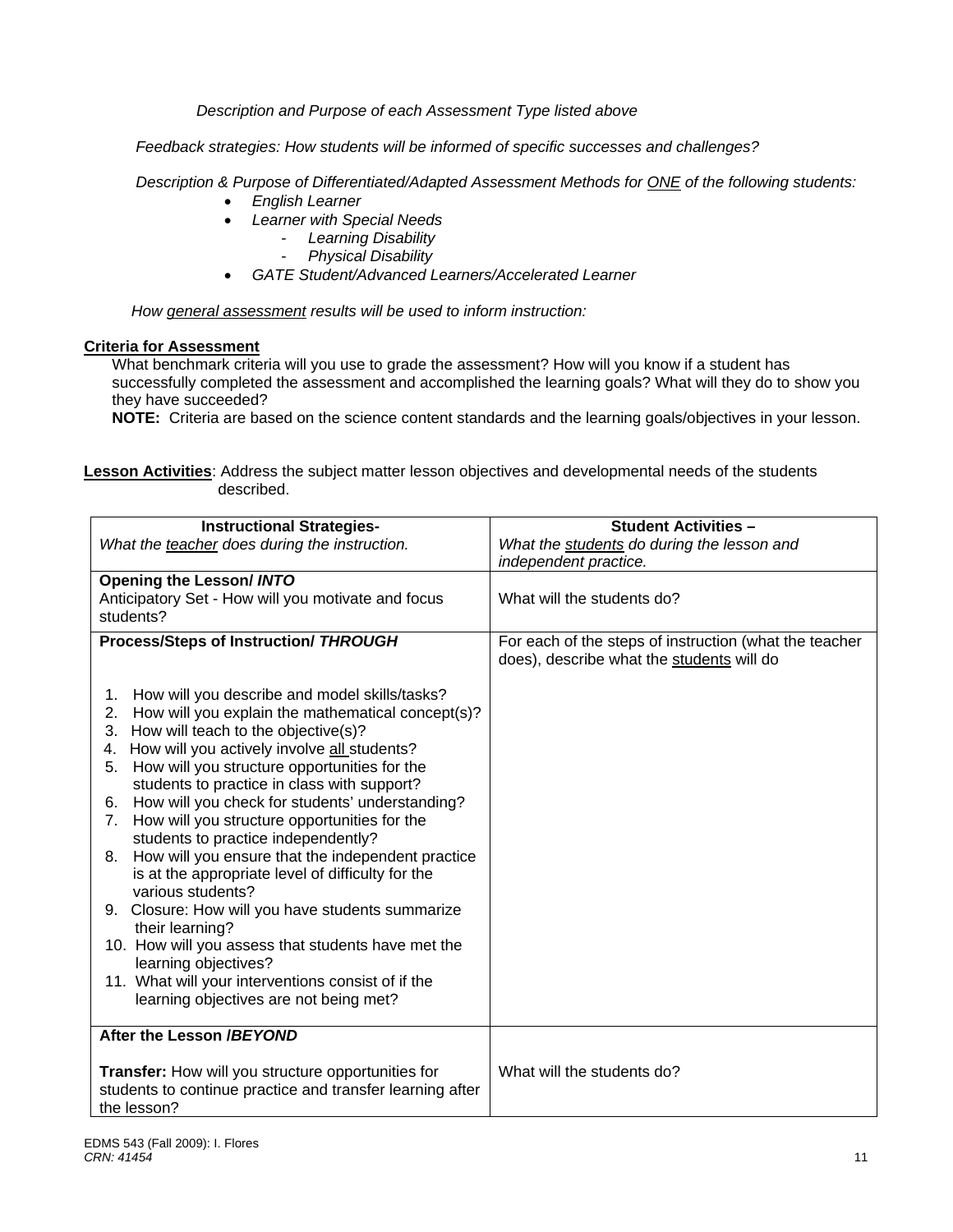### **Description & Purpose of Differentiated/Adapted Instructional Methods for ONE of the following students:**

- *English Learner*
- *Learner with Special Needs* 
	- *Learning Disability* 
		- *Physical Disability*
- *GATE Student/Advanced Learners/Accelerated Learner*

### **Rationale for Instructional Strategies:**

Why are the instructional strategies, student activities and resources appropriate for this class, (based on content and student development)?

### **Note: A Mathematics Resources List as indicated in this syllabus will be turned in as a separate document.**

# **\* Note to Students**

Due to the devastating effects of current budget crisis in California, I have been furloughed nine days each semester of this academic year, representing a 9.23% reduction in both workload and compensation. A furlough is an unpaid day off on a faculty member's regularlyscheduled workday. In order to satisfy legal and ethical requirements of the California Labor Code, I am required to submit formal certification that I will not work on my furlough days. I am prohibited from teaching, conducting scholarly research, consulting with students, responding to email or voicemail, providing assignment feedback, or participating in any CSU work-related activities on my furlough days. Furlough dates vary by professor; my Fall Semester furlough dates are September 15, October 20 and 30; November 23, 24, 25 and 30; December 4 and 7.

The CSU faculty agreed to take furlough days in order to preserve jobs for as many CSU employees as possible, and to serve as many students as possible, in the current budget crisis. The agreement that governs faculty furloughs acknowledges that "cuts of this magnitude will naturally have consequences for the quality of education that we can provide." Within the furlough context, I will make every effort to support your educational experience at CSUSM.

Furlough plans may be altered after the beginning of the semester as a result of administrative actions or other emergencies; thus, subsequent revisions to this syllabus may occur.